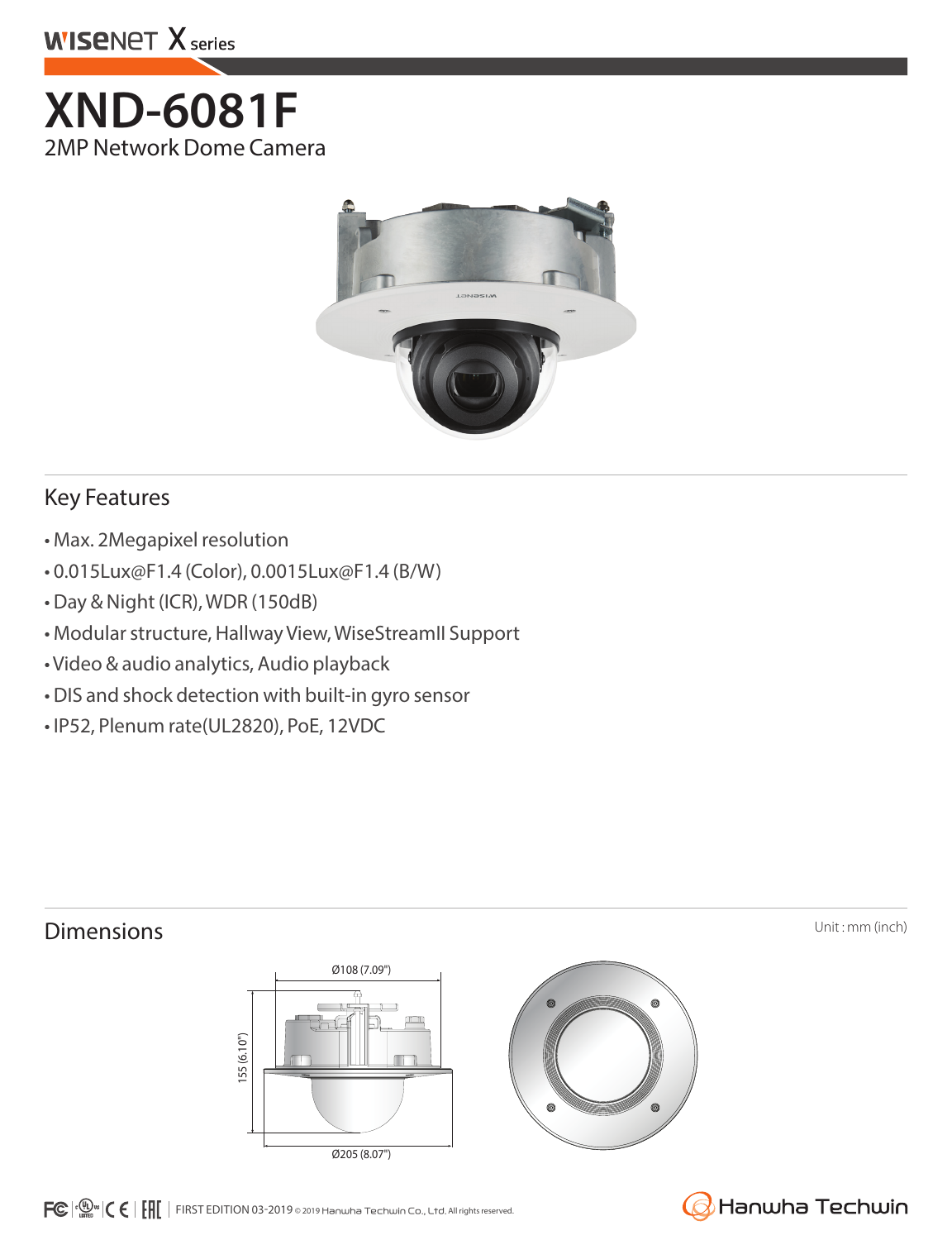**WISENET X** series

## **XND-6081F**

| <b>VIDEO</b>                       |                                                                                                                                                                                                                                                  |  |
|------------------------------------|--------------------------------------------------------------------------------------------------------------------------------------------------------------------------------------------------------------------------------------------------|--|
| <b>Imaging Device</b>              | 1/2.8" 2MP CMOS                                                                                                                                                                                                                                  |  |
| <b>Effective Pixels</b>            | 1945(H) x 1097(V)                                                                                                                                                                                                                                |  |
| Min. Illumination                  | Color: 0.015Lux (F1.4, 1/30sec)<br>BW: 0.0015Lux (F1.4, 1/30sec)                                                                                                                                                                                 |  |
| <b>Video Out</b>                   | CVBS: 1.0 Vp-p / 75 $\Omega$ composite, 720 x 480(N), 720 x 576(P) for installation<br>USB: Micro USB Type B, 1280 x 720 for installation                                                                                                        |  |
| <b>LENS</b>                        |                                                                                                                                                                                                                                                  |  |
| <b>Focal Length (Zoom Ratio)</b>   | 2.8~12mm(4.3x) motorized varifocal                                                                                                                                                                                                               |  |
| <b>Max. Aperture Ratio</b>         | $F1.4$ (Wide) ~ $F3.6$ (Tele)                                                                                                                                                                                                                    |  |
| <b>Angular Field of View</b>       | H: 119.5°(Wide)~27.9°(Tele)<br>$V: 62.8^{\circ}$ (Wide)~15.7°(Tele)<br>$D: 142.1^{\circ}$ (Wide)~32.0°(Tele)                                                                                                                                     |  |
| Min. Object Distance               | 0.5m(1.64ft)                                                                                                                                                                                                                                     |  |
| <b>Focus Control</b>               | Simple focus                                                                                                                                                                                                                                     |  |
| Lens Type                          | DC auto iris, P iris                                                                                                                                                                                                                             |  |
| PAN / TILT / ROTATE                |                                                                                                                                                                                                                                                  |  |
| Pan / Tilt / Rotate Range          | $0^{\circ}$ ~360 $^{\circ}$ / -45 $^{\circ}$ ~85 $^{\circ}$ / 0 $^{\circ}$ ~355 $^{\circ}$                                                                                                                                                       |  |
| <b>OPERATIONAL</b>                 |                                                                                                                                                                                                                                                  |  |
| <b>Camera Title</b>                | Displayed up to 85 characters                                                                                                                                                                                                                    |  |
| Day & Night                        | Auto (ICR)                                                                                                                                                                                                                                       |  |
| <b>Backlight Compensation</b>      | BLC, HLC, WDR, SSDR                                                                                                                                                                                                                              |  |
| <b>Wide Dynamic Range</b>          | 150dB                                                                                                                                                                                                                                            |  |
| <b>Digital Noise Reduction</b>     | <b>SSNRV</b>                                                                                                                                                                                                                                     |  |
| <b>Digital Image Stabilization</b> | Support (built-in gyro sensor)                                                                                                                                                                                                                   |  |
| <b>Defog</b>                       | Support                                                                                                                                                                                                                                          |  |
| <b>Motion Detection</b>            | 8ea, 8point polygonal zones                                                                                                                                                                                                                      |  |
| <b>Privacy Masking</b>             | 32ea, polygonal zones<br>- Color: Grey / Green / Red / Blue / Black / White<br>- Mosaic                                                                                                                                                          |  |
| <b>Gain Control</b>                | Low / Middle / High                                                                                                                                                                                                                              |  |
| <b>White Balance</b>               | ATW / AWC / Manual / Indoor / Outdoor                                                                                                                                                                                                            |  |
| <b>LDC</b>                         | Support                                                                                                                                                                                                                                          |  |
| <b>Electronic Shutter Speed</b>    | Minimum / Maximum / Anti flicker (2~1/12,000sec)                                                                                                                                                                                                 |  |
| <b>Digital PTZ</b>                 | Support (Preset, Group)                                                                                                                                                                                                                          |  |
| <b>Video Rotation</b>              | Flip, Mirror, Hallway view (90°/270°)                                                                                                                                                                                                            |  |
| <b>Analytics</b>                   | Defocus detection, Directional detection, Fog detection, Face detection, Motion detection,<br>Digital auto tracking, Appear/Disappear, Enter/Exit, Loitering, Tampering, Virtual line,<br>Audio detection, Sound classification, Shock detection |  |
| <b>Business Intelligence</b>       | People counting, Queue management, Heatmap                                                                                                                                                                                                       |  |
| Alarm I/O                          | Input 1ea / Output 1ea                                                                                                                                                                                                                           |  |
| <b>Alarm Triggers</b>              | Analytics, Network disconnect, Alarm input                                                                                                                                                                                                       |  |
| <b>Alarm Events</b>                | File upload via FTP and e-mail<br>Notification via e-mail<br>SD/SDHC/SDXC or NAS recording at event triggers<br>Alarm output<br>Handover<br>Audio playback                                                                                       |  |
| Audio In                           | Selectable (mic in/line in)<br>Supply voltage: 2.5VDC(4mA), Input impedance: approx. 2K Ohm                                                                                                                                                      |  |
| <b>Audio Out</b>                   | Line out, Max.output level: 1Vrms                                                                                                                                                                                                                |  |
|                                    |                                                                                                                                                                                                                                                  |  |